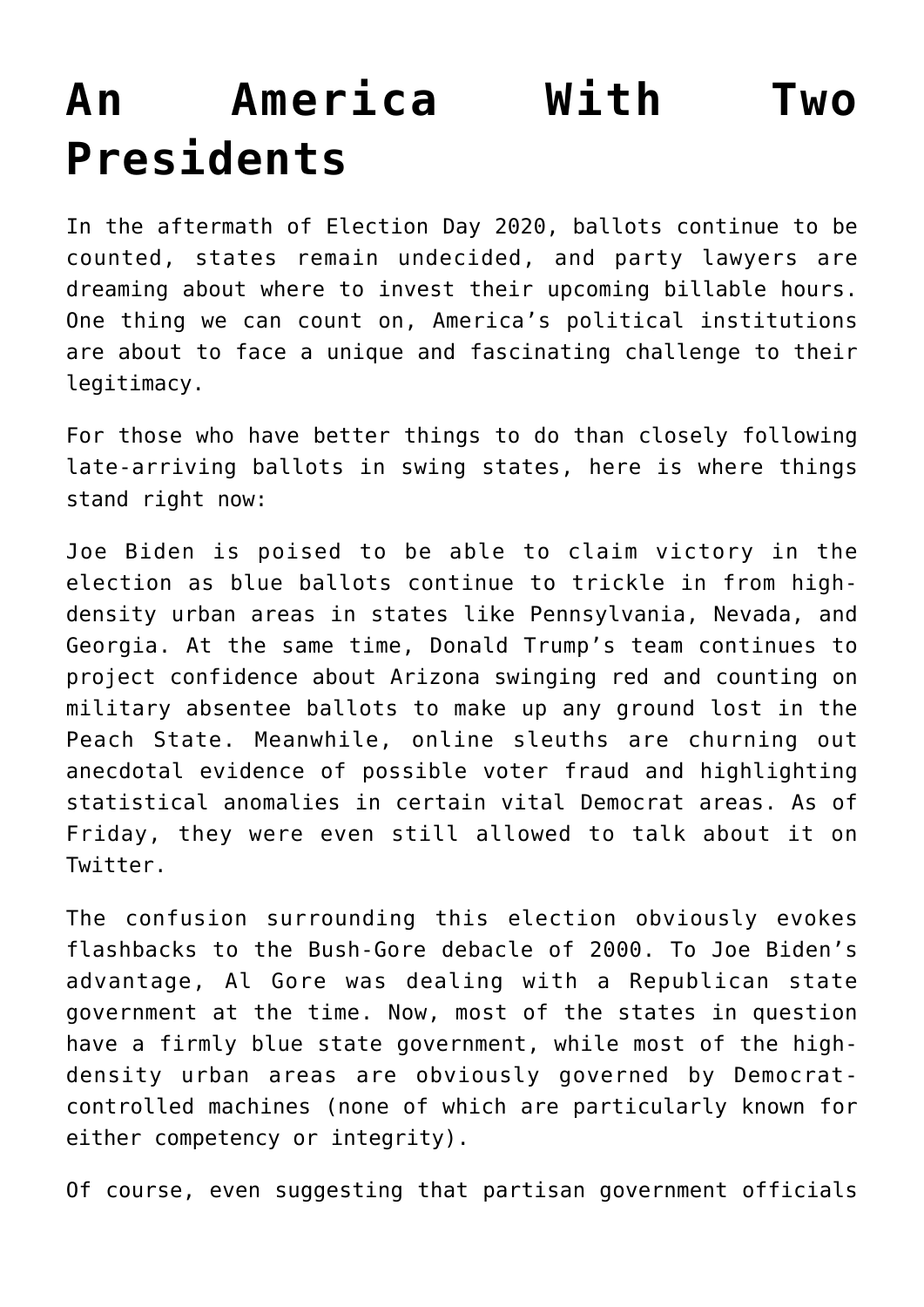may have more loyalty to their party over the civil religion of "democracy" is outrageous in the eyes of the corporate press.

Luckily, one of the major takeaways of the 2020 election is just how little the public actually thinks of America's punditry class. After all, five years of nonstop stories about the sexist, white supremacist, unhinged Donald Trump gave rise to the most diverse political coalition the Republican Party [has seen since 1960](https://www.nationalreview.com/news/trump-won-highest-share-of-non-white-vote-of-any-republican-since-1960-exit-polls-show/). The only demographic Trump underperformed relative to 2016 was white males. Oddly enough, the Left is not concerned with the privileged white patriarchy.

So where does that leave us?

If we assume, as we should, that the legal system inevitably leaves us with a Joe Biden inauguration, the next few years could be very interesting indeed. America will have a former president, deeply beloved by a base that stood out in the freezing cold past midnight in the tens of thousands during the campaign, who is not likely to go quietly in the night. Would it surprise anyone if Donald Trump boycotts a Biden inauguration? If so, is it possible he would hold a competing rally at the same time the forty-sixth president was being sworn in?

Does anyone doubt the attendance he would draw?

After all, regardless of the legal outcome, America is about to find itself with a president that will be viewed as illegitimate by a large portion of the population – and perhaps even the majority of some states. There is no institution left that has the credibility to push back against the gut feeling of millions of people who have spent the last few months organizing car parades and **[Trumptillas](https://www.politico.com/news/2020/05/29/trump-new-kind-of-rally-flotilla-288141)** that their democracy has been hijacked by a political party that despises them.

To his credit, Joe Biden isn't blind to what he is inheriting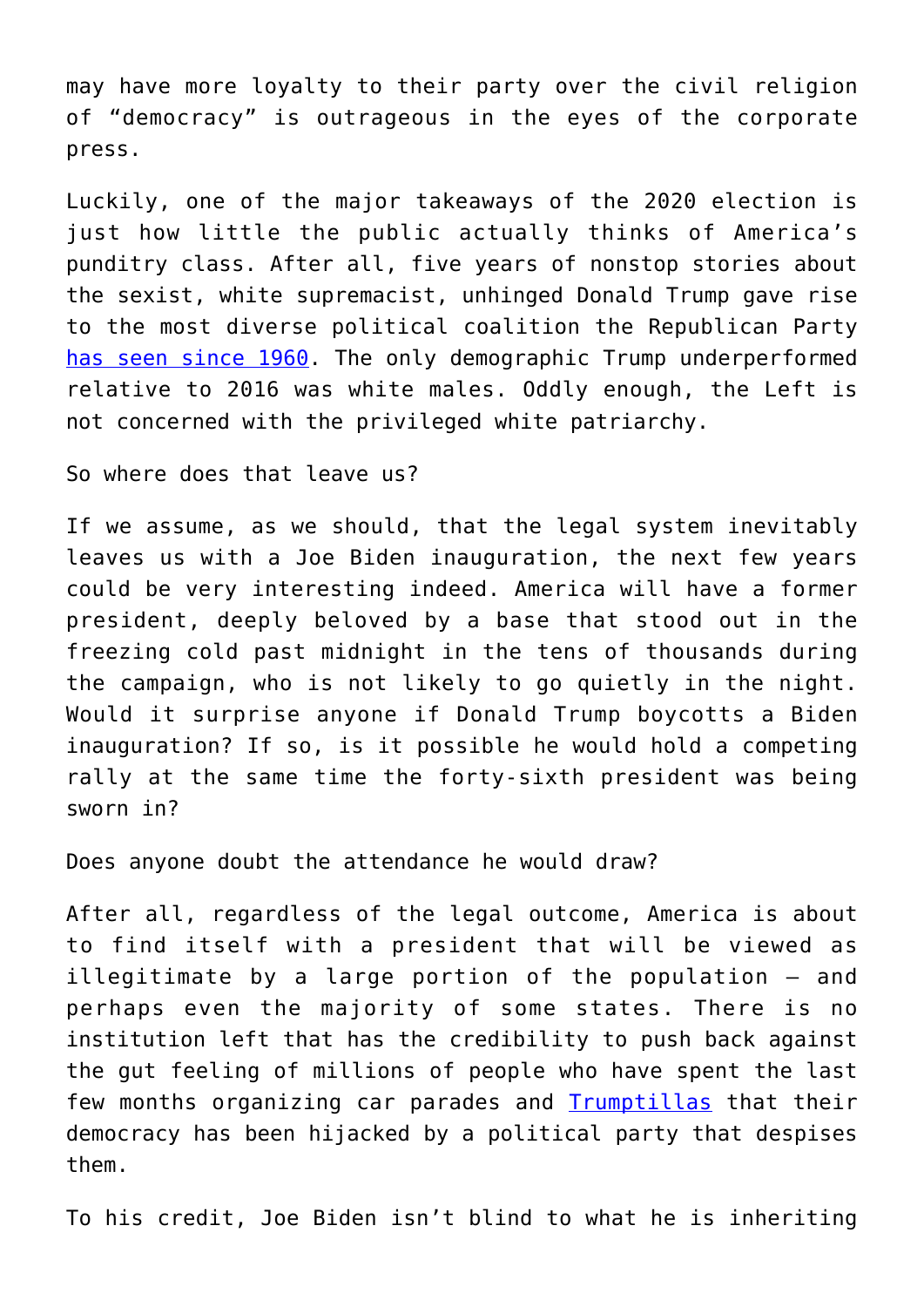either. His problem is that a half century in politics has him out of touch with the America that actually exists. It is likely that Biden will stress bipartisan unity in his administration – a move made easier by the fact that he will need moderate Republicans more than the far-left caucus of his own party. In the past, America's most hotly contested elections were decided with backroom deals among party bosses. Non-Trump Republicans are currently figuring out their price for standing with Joe Biden over their 2020 nominee.

It would not be surprising to see a Biden administration feature names like Bush, Kasich, or Flake. The problem is that this style of bipartisanship is as dated as the West Wing. The Left and Right want their sides to rule and dominate their enemies, while the center is more motivated by disgust of both sides than the desire for them to just get along.

If this is correct, the Biden administration will end up being precisely what the non-hysterical left [always feared:](https://twitter.com/ggreenwald/status/1319640929737887747?s=20) the restoration of a neoconservative-neoliberal uniparty.

Adding to the chaos is the fact that Donald Trump will now be free of the burdens of responsibility that come with governing. America's forty-fifth president will have the ability to do what he most enjoys: sit back, watch cable news, and start firing away from @realDonaldTrump. That is, of course, until he is predictably deplatformed by Jack Dorsey for being a threat to national unity.

Of course, blowback is not limited to foreign policy blunders by the American empire. Every attempt by those in power to silence Donald Trump going forward will have consequences they are not prepared to deal with.

For example, the second Donald Trump is forced to use a competing social media platform, the concerns about tech monopoly may begin to seem antiquated. Better still, a Trump news network seems inevitable – either built from scratch or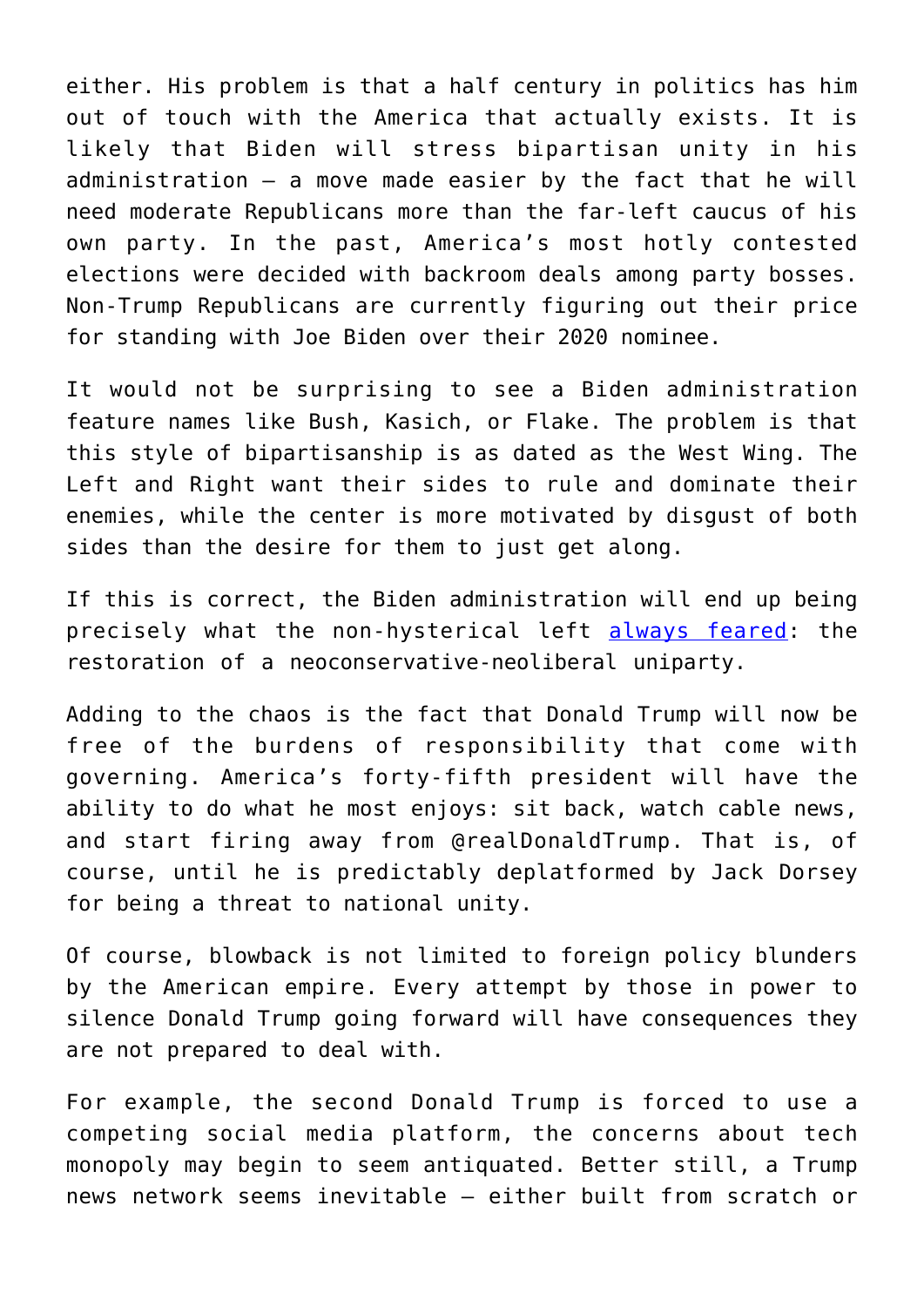by adopting one of the standing second-tier conservative options that currently exist. We can be sure that Donald Trump will never forgive the Murdochs for calling Arizona so quickly on Tuesday.

The majority of America's mediocre elites residing in Washington and New York City are going to take a Joe Biden presidency as a repudiation of Trumpism. The massive increase in his support suggests otherwise. Their blind arrogance ensures that the anger felt by the masses that brought President Trump to power in 2016 will not go away.

As Ludwig von Mises understood, there are inevitable limitations to a state if the public does not view its leaders as legitimate.

*Only a group that can count on the consent of the governed can establish a lasting regime. Whoever wants to see the world governed according to his own ideas must strive for domination over men's minds. It is impossible, in the long run, to subject men against their will to a regime that they reject.*

A Joe Biden presidency may be imposed on red America, but the establishment of old will never be able to persuade the Make America Great Again movement that he is their leader. Thanks to Donald Trump, a large portion of the US are likely to view themselves as the enemies of America's next president.

Which brings us back to the most fundamental question of modern American politics: What do you do with political orders that [no longer serve the interests of their people?](https://mises.org/power-market/what-will-it-take-americans-consider-breaking) How do we treat politically [vanquished people](https://mises.org/power-market/what-should-politically-vanquished-people-do) who just aren't going away?

Luckily, there is no reason to fear [an economic crisis](https://mises.org/wire/even-if-covid-19-goes-away-economy-isnt-going-back-normal) any time soon… Such an event might really make things interesting.